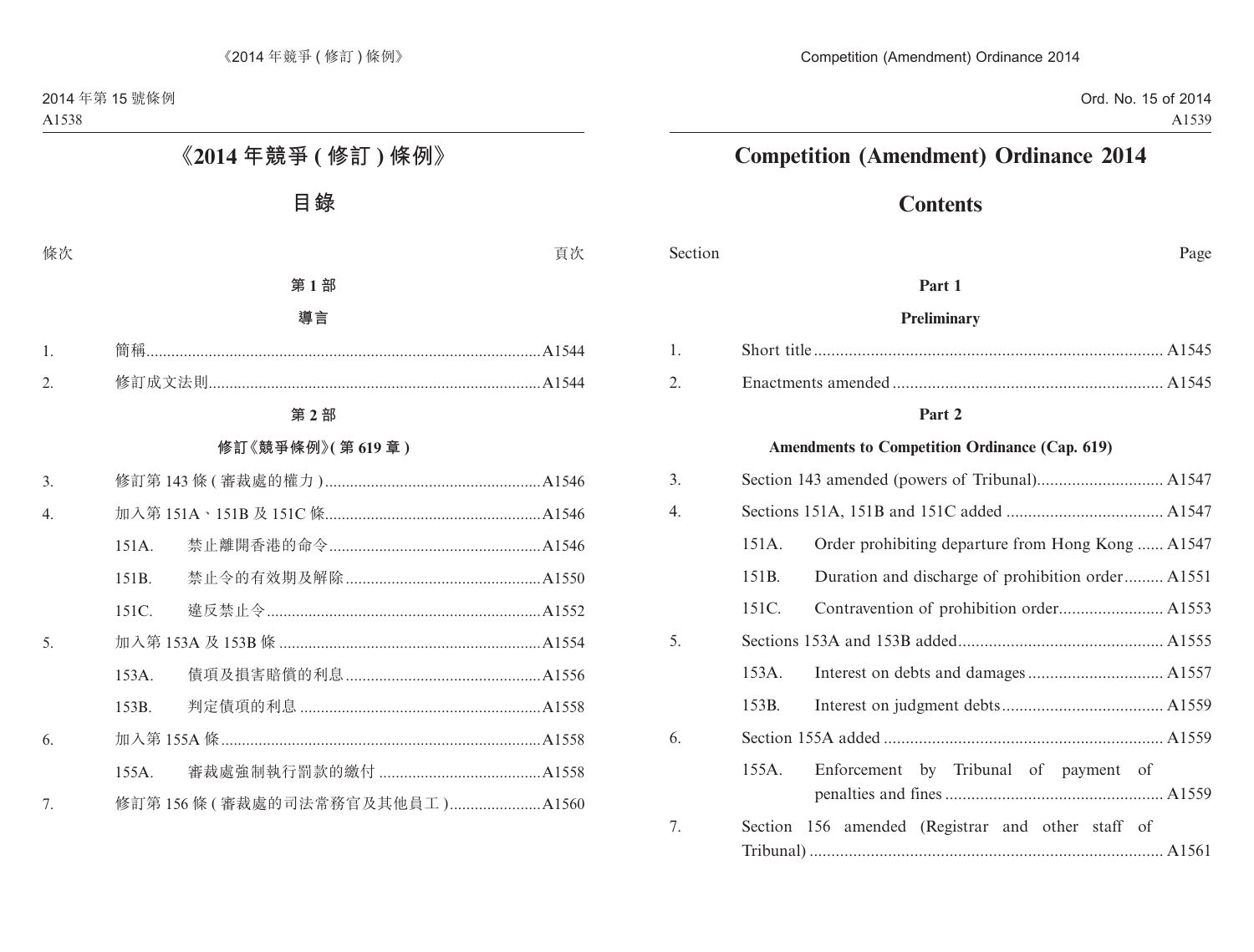|         |       | Ord. No. 15 of 2014                                     | A1541 |
|---------|-------|---------------------------------------------------------|-------|
| Section |       |                                                         | Page  |
| 8.      |       |                                                         |       |
|         | 156A. | Jurisdiction and powers of Registrar of Tribunal  A1561 |       |
|         | 156B. | Jurisdiction and powers of deputy registrars of         |       |
|         | 156C. | Jurisdiction and powers of temporary registrars         |       |
|         | 156D. |                                                         |       |
|         | 156E. | Registrar of Tribunal may apply to Tribunal for         |       |
| 9.      |       |                                                         |       |
|         | 157A. |                                                         |       |
| 10.     |       |                                                         |       |
| 11.     |       |                                                         |       |
|         | 158A. |                                                         |       |
|         |       | Part 3                                                  |       |
|         |       |                                                         |       |

#### **Amendments to Other Ordinances**

# **Division 1—Amendment to High Court Ordinance (Cap. 4)** 12. Section 54 amended (rules of court)....................................... A1575 **Division 2—Amendments to Evidence Ordinance (Cap. 8)** 13. Section 81 amended (warrant or order to bring up prisoner to give evidence)...................................................................... A1575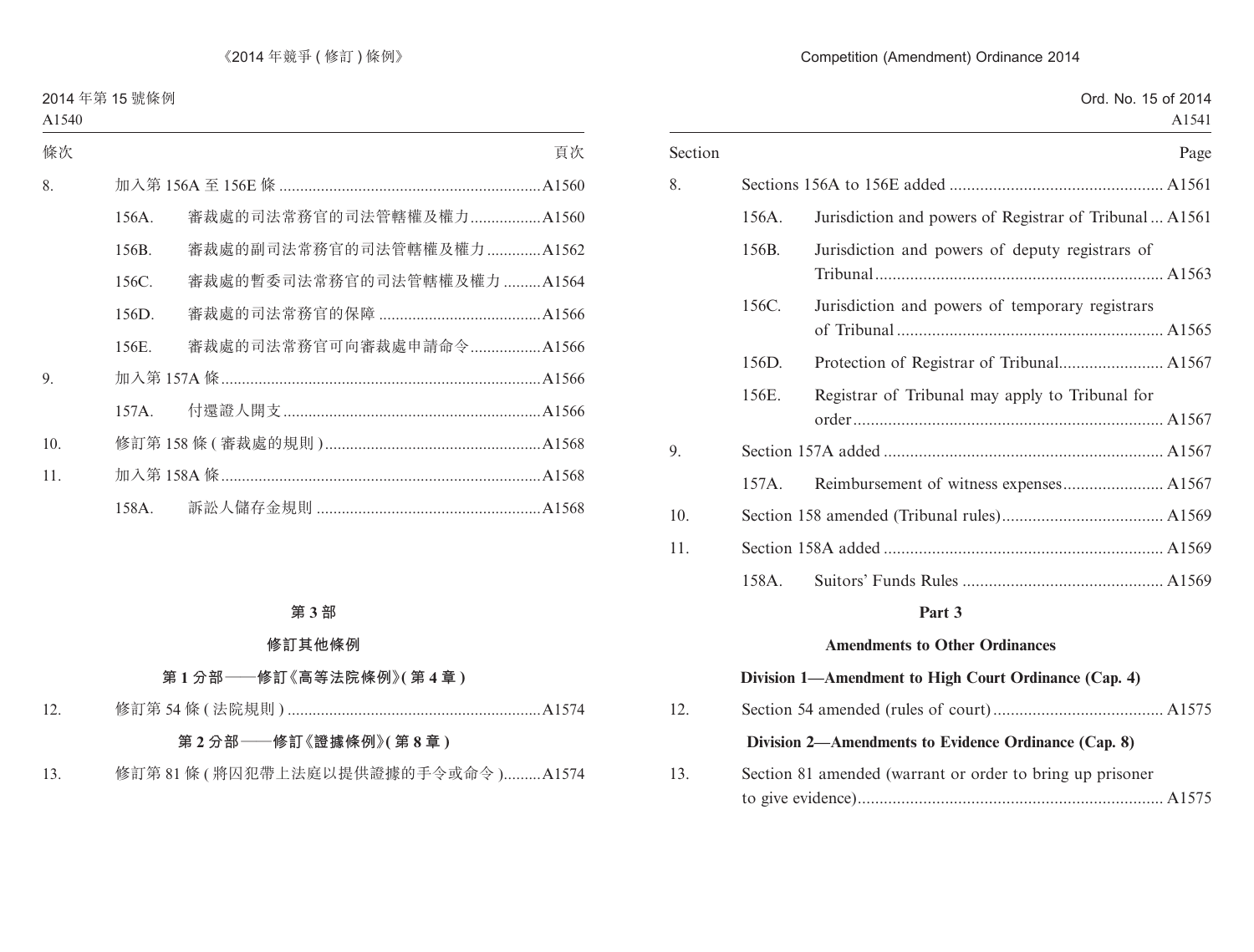| Section | Page                                                                                                              |
|---------|-------------------------------------------------------------------------------------------------------------------|
|         | Division 3—Amendment to Legal Practitioners Ordinance (Cap. 159)                                                  |
| 14.     | Section 39H amended (application to Assessment Board                                                              |
|         | Division 4—Amendment to Higher Rights of Audience Rules (Cap. 159 sub.<br>leg. AK)                                |
| 15.     |                                                                                                                   |
|         | Division 5—Amendment to Electronic Transactions Ordinance (Cap. 553)                                              |
| 16.     | Schedule 2 amended (proceedings in relation to which<br>sections 5, 5A, 6, 7 and 8 of this Ordinance do not apply |
|         | Division 6-Amendment to Shenzhen Bay Port Hong Kong Port Area Ordinance<br>(Cap. 591)                             |
| 17.     |                                                                                                                   |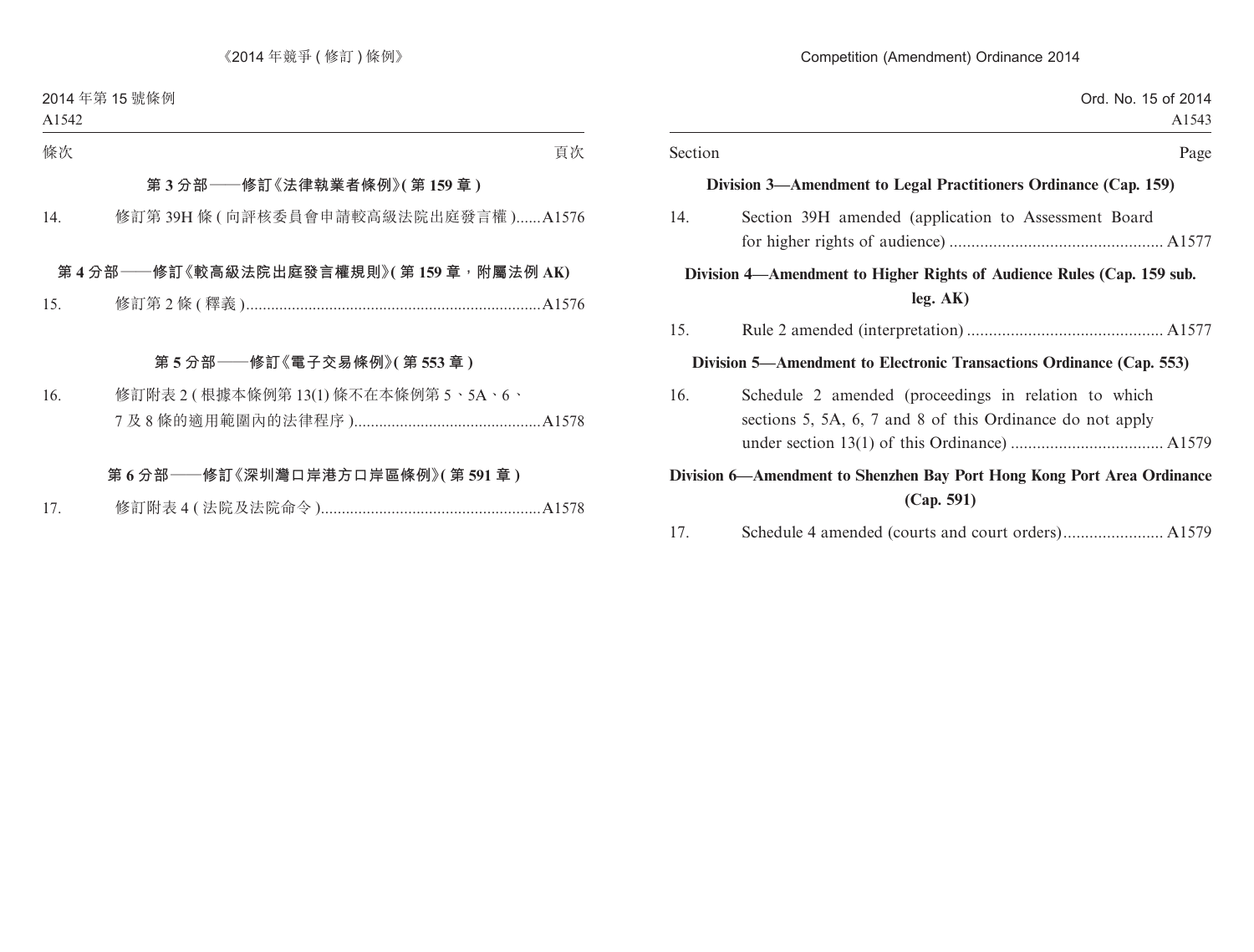Part 1 Section 1 Ord. No. 15 of 2014 A1545

### **HONG KONG SPECIAL ADMINISTRATIVE REGION**

#### ORDINANCE NO. 15 OF 2014



C. Y. LEUNG Chief Executive 20 November 2014

An Ordinance to amend the Competition Ordinance to give the Competition Tribunal certain specific powers, and provide for certain operational matters, that are necessary to ensure the proper functioning of the Competition Tribunal; and to make miscellaneous amendments to other Ordinances.

[21 November 2014]

Enacted by the Legislative Council.

# **Part 1**

# **Preliminary**

#### **1. Short title**

This Ordinance may be cited as the Competition (Amendment) Ordinance 2014.

#### **2. Enactments amended**

The enactments specified in Parts 2 and 3 are amended as set out in those Parts.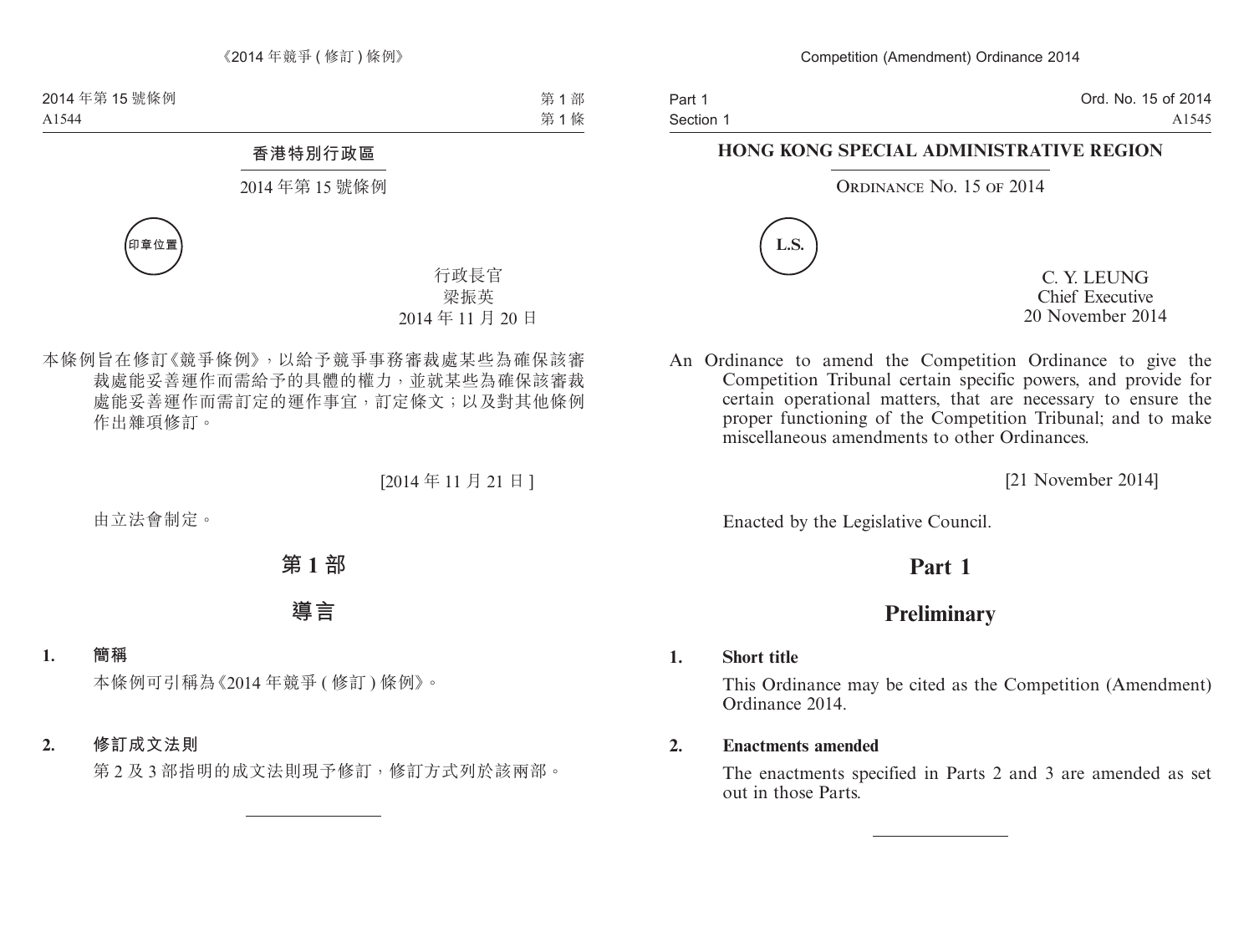| Part 2    | Ord. No. 15 of 2014 |
|-----------|---------------------|
| Section 3 | A1547               |

# **Part 2**

# **Amendments to Competition Ordinance (Cap. 619)**

# **3. Section 143 amended (powers of Tribunal)**

Section 143(1)—

**Repeal**

"a superior court of record"

# **Substitute**

"the Court of First Instance".

# **4. Sections 151A, 151B and 151C added**

After section 151—

# **Add**

# "**151A. Order prohibiting departure from Hong Kong**

- (1) The Tribunal may make an order prohibiting a person from leaving Hong Kong (*prohibition order*)—
	- (a) to facilitate the enforcement or to secure the compliance of—
		- (i) a judgment or order against the person for the payment of a specified sum of money;
		- (ii) a judgment or order against the person for the payment of an amount to be assessed; or
		- (iii) a judgment or order against the person requiring the person to deliver any property or perform any other act; or
	- (b) to facilitate the pursuance of a civil claim (other than a judgment)—
		- (i) for the payment of money or damages; or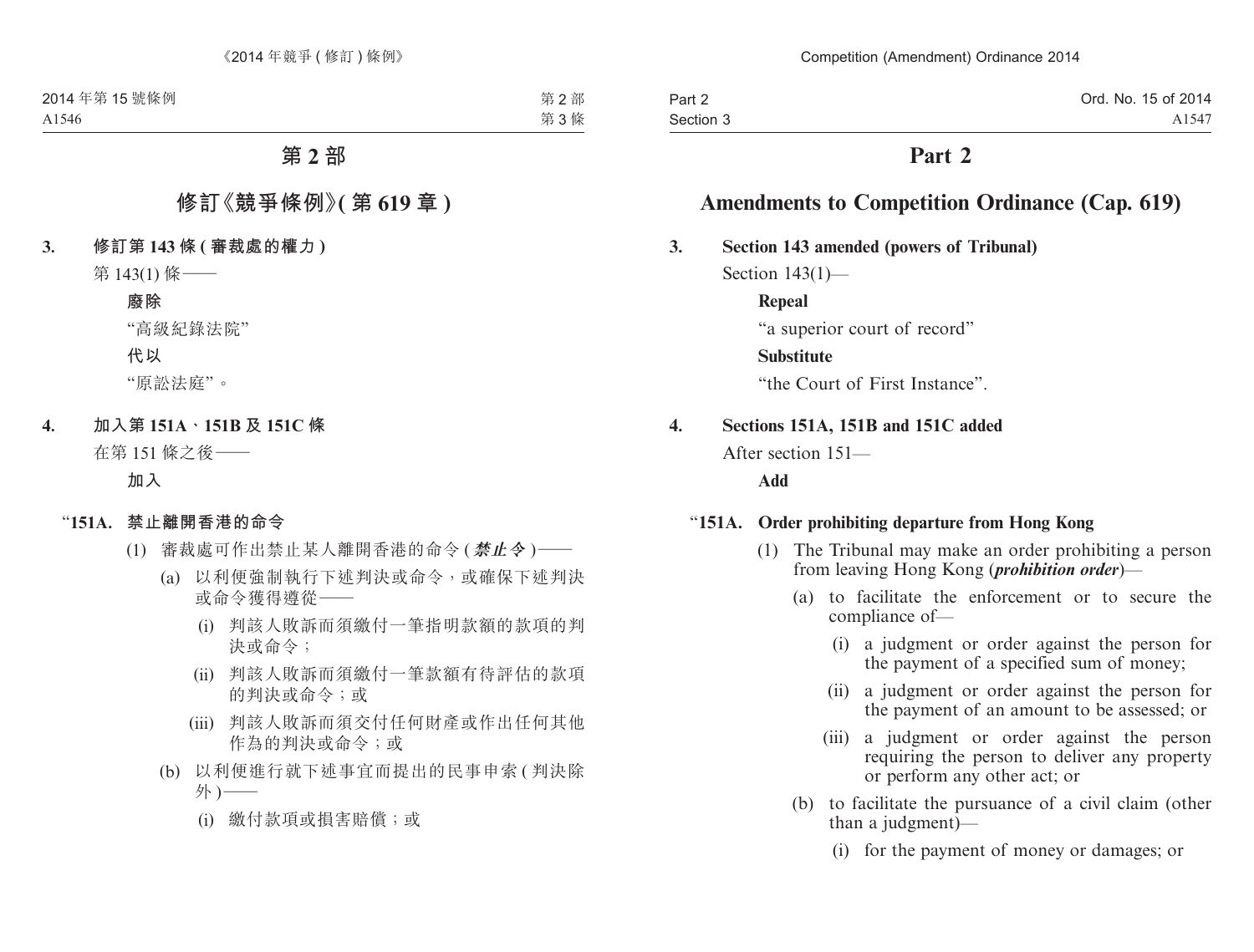| Part 2    | Ord. No. 15 of 2014 |
|-----------|---------------------|
| Section 4 | A <sub>1549</sub>   |
|           |                     |

- (ii) for the delivery of any property or the performance of any other act.
- (2) The Tribunal must not make a prohibition order against a person under subsection  $(1)(a)(ii)$  or  $(iii)$ unless it is satisfied that there is probable cause for believing that—
	- (a) the person is about to leave Hong Kong; and
	- (b) because of the circumstance mentioned in paragraph (a), satisfaction of the judgment or order concerned is likely to be obstructed or delayed.
- (3) The Tribunal must not make a prohibition order against a person under subsection  $(1)(b)$  unless it is satisfied that there is probable cause for believing that—
	- (a) there is a good cause of action;
	- (b) the person—
		- (i) incurred the alleged liability, being the subject of the claim, in Hong Kong while the person was present in Hong Kong;
		- (ii) carries on business in Hong Kong; or
		- (iii) is ordinarily resident in Hong Kong;
	- (c) the person is about to leave Hong Kong; and
	- (d) because of the circumstance mentioned in paragraph (c), any judgment or order that may be given against the person is likely to be obstructed or delayed.
- (4) The Tribunal may make a prohibition order against a person subject to any conditions that it thinks fit, including the condition that the prohibition order is to have no effect if the person—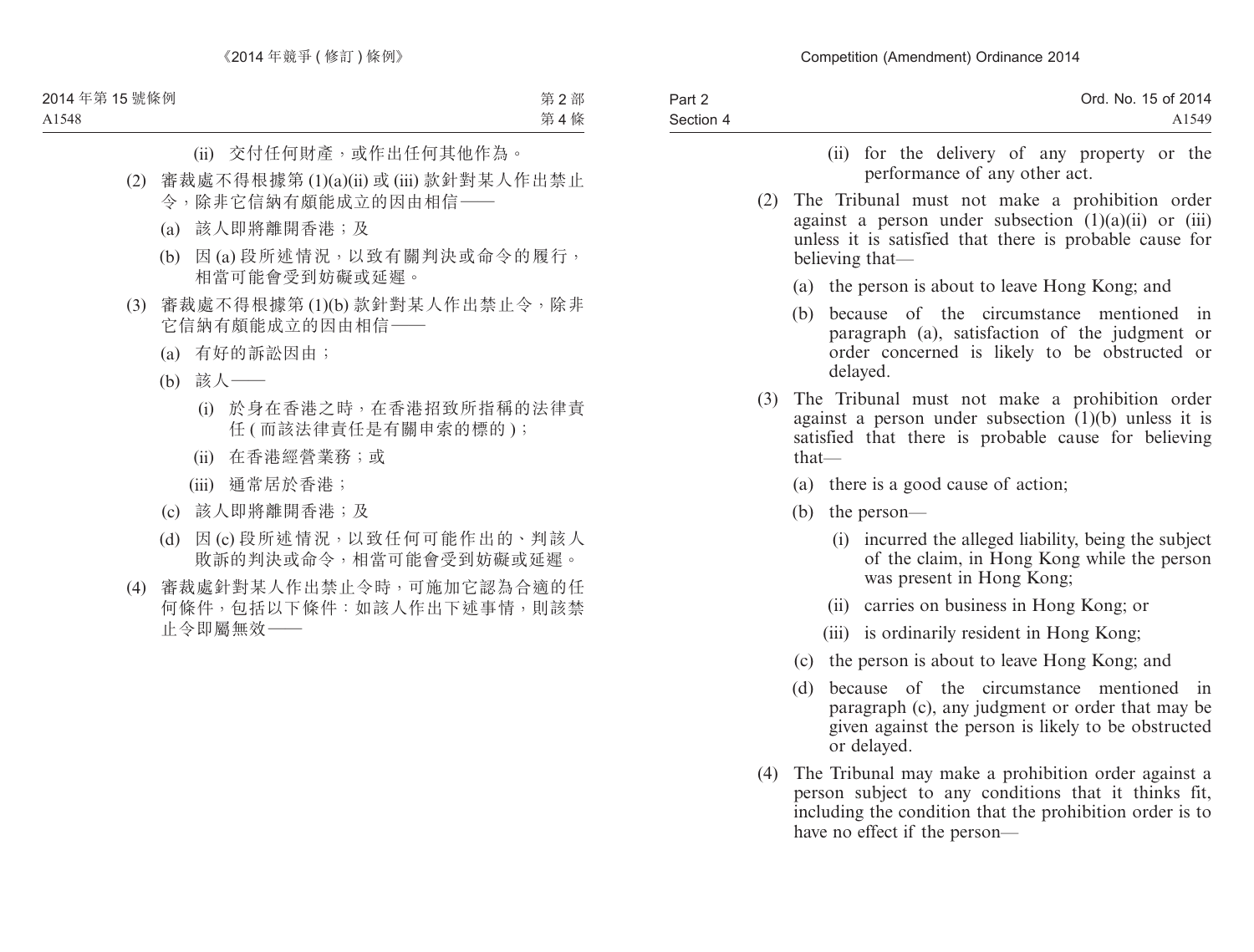| Part 2    | Ord. No. 15 of 2014 |
|-----------|---------------------|
| Section 4 | A <sub>1551</sub>   |

- (a) satisfies the judgment, order or claim concerned; or
- (b) provides the security that the Tribunal orders.
- (5) A person on whose application a prohibition order is made must serve a copy of the prohibition order and a copy of any other order ancillary to the prohibition order on—
	- (a) the Director of Immigration;
	- (b) the Commissioner of Police; and
	- (c) the person against whom the prohibition order is made, if the person can be found.
- (6) In this section—

*Tribunal* (審裁處) includes the Registrar of the Tribunal.

# **151B. Duration and discharge of prohibition order**

- (1) A prohibition order is valid for 1 month beginning on the date of the prohibition order unless extended or renewed under this section.
- (2) The Tribunal may, on application by a person on whose application a prohibition order is made, extend the prohibition order for a period that, in combination with the initial period and any other period of extension, does not exceed 3 months.
- (3) The Tribunal may, on application by a person on whose application a prohibition order is made, renew the prohibition order.
- (4) A renewed prohibition order is valid for 1 month beginning on the date of renewal and may be extended under subsection (2).
- (5) A reference to the initial period in subsection (2) is a reference to the period of 1 month mentioned in subsection  $(1)$  or  $(4)$ .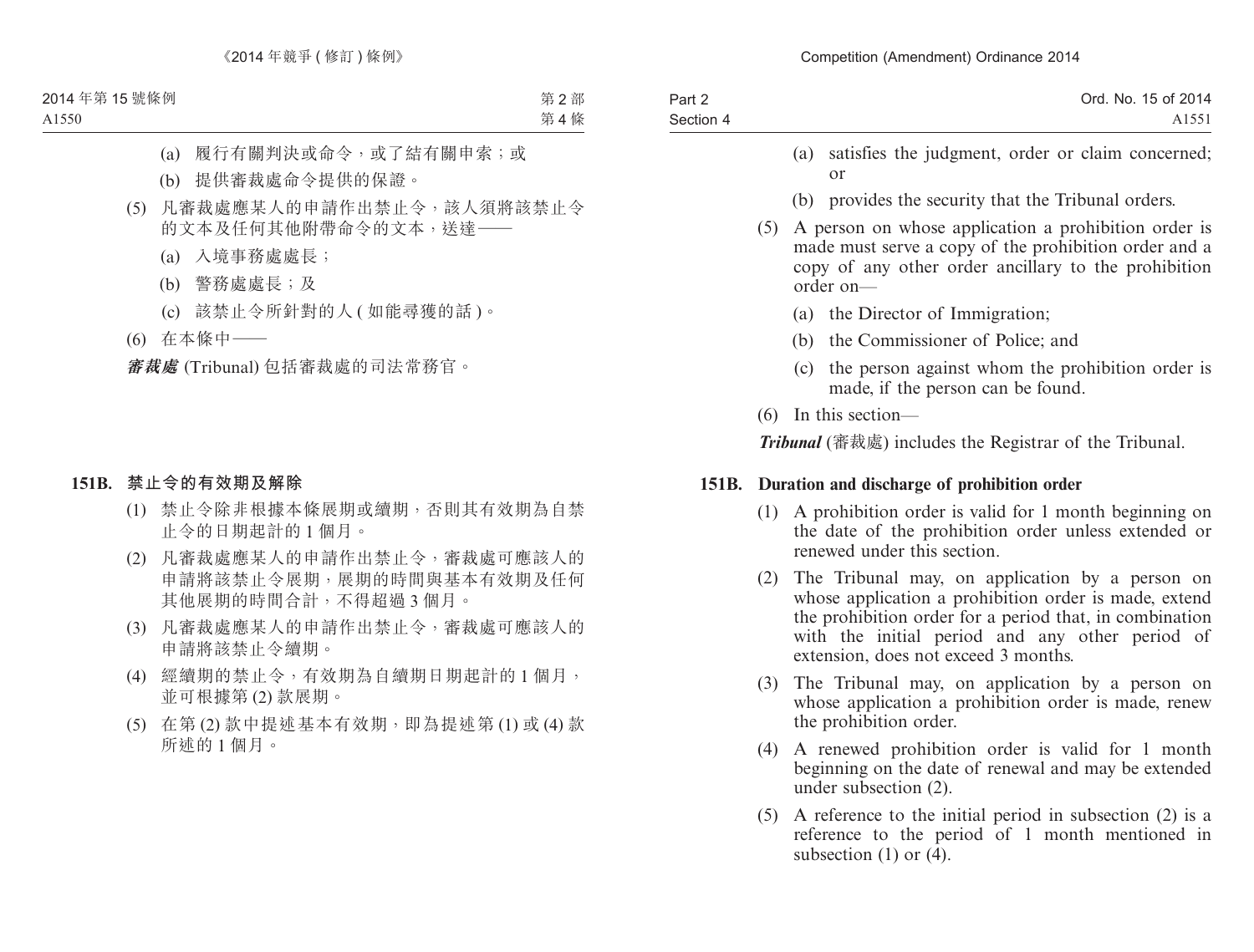| Part 2    | Ord. No. 15 of 2014 |
|-----------|---------------------|
| Section 4 | A1553               |

| (6) | A person on whose application a prohibition order is<br>made must, as soon as reasonably possible after the<br>prohibition order is no longer required—                                                                                                                                                                                                        |
|-----|----------------------------------------------------------------------------------------------------------------------------------------------------------------------------------------------------------------------------------------------------------------------------------------------------------------------------------------------------------------|
|     | serve on the Director of Immigration a notice<br>(a)<br>stating that fact; and                                                                                                                                                                                                                                                                                 |
|     | (b) file with the Registrar of the Tribunal a copy of<br>the notice mentioned in paragraph (a).                                                                                                                                                                                                                                                                |
| (7) | If the notice under subsection (6) is served and the<br>copy of the notice under that subsection is filed on the<br>same date, the prohibition order ceases to have effect<br>on that date, but if the notice is served and the copy<br>of the notice is filed on different dates, the prohibition<br>order ceases to have effect on the later of those dates. |
|     | (8) The Tribunal may, on application, discharge a<br>prohibition order, either absolutely or subject to any<br>conditions that it thinks fit.                                                                                                                                                                                                                  |
| (9) | In this section—                                                                                                                                                                                                                                                                                                                                               |
|     | prohibition order (禁止令) means an order made under                                                                                                                                                                                                                                                                                                              |

section 151A;

*Tribunal* (審裁處) includes the Registrar of the Tribunal.

# **151C. Contravention of prohibition order**

- $(1)$  If—
	- (a) the Tribunal makes a prohibition order against a person; and
	- (b) the person, having been served with a copy of the prohibition order or otherwise informed of its existence and effect, attempts to leave Hong Kong in contravention of the prohibition order,

the person may be arrested by an immigration officer, a police officer or a bailiff of the Tribunal.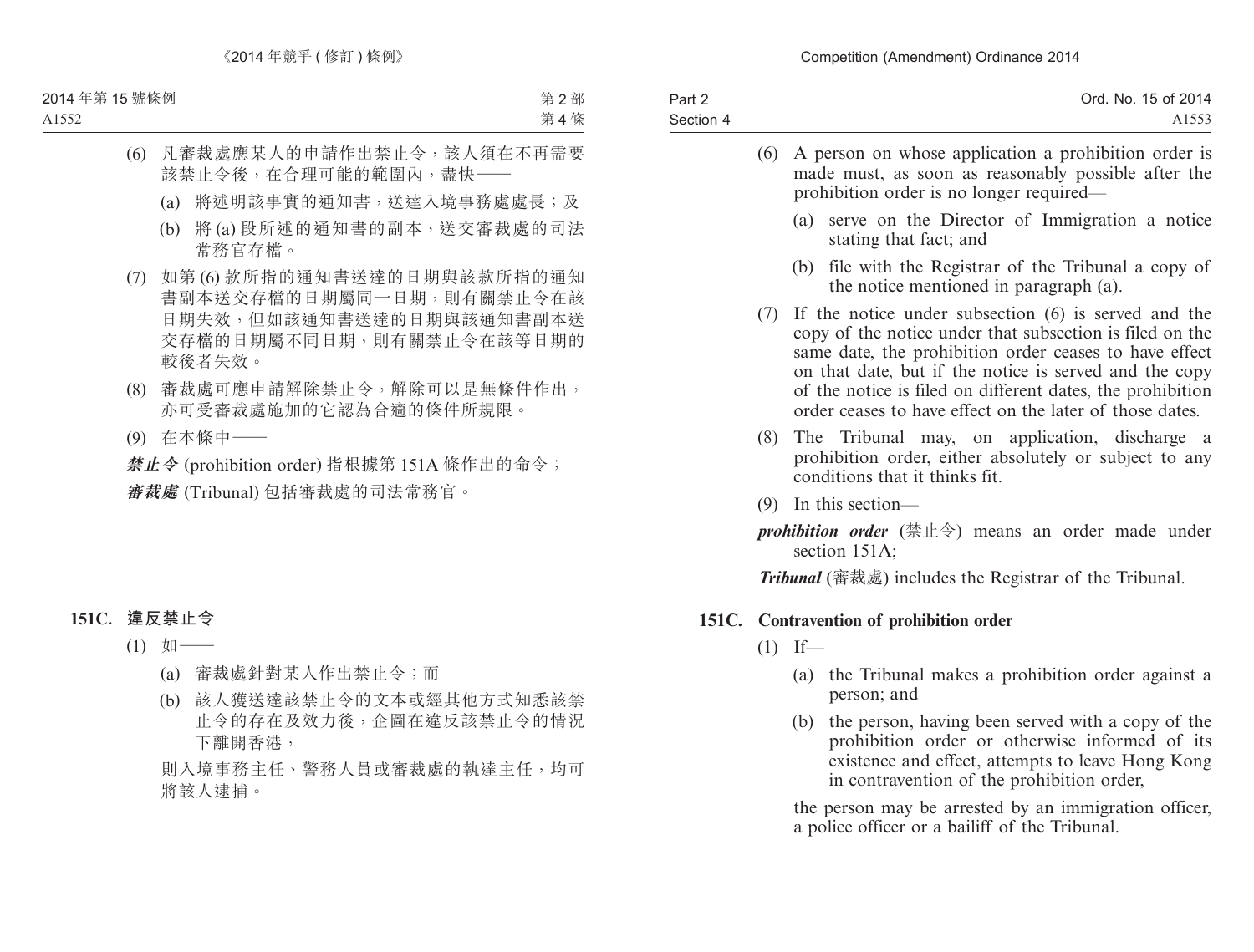| Part 2    | Ord. No. 15 of 2014 |
|-----------|---------------------|
| Section 5 | A1555               |

- (2) A person arrested under subsection (1) must be brought before the Tribunal before the expiry of the day after the day of arrest, and the Tribunal may—
	- (a) make an order discharging the person from arrest, either absolutely or subject to any conditions that it thinks fit; or
	- (b) either—
		- (i) if the prohibition order is made under section 151A(1)(a)(i), make an order for the examination or imprisonment of the person, under the rules of the Tribunal made under section 158, that the Tribunal considers appropriate; or
		- (ii) if the prohibition order is made under section  $151A(1)(a)(ii)$  or (iii) or (b), make an order for the imprisonment of the person until the prohibition order ceases to have effect or is discharged.
- (3) Section 71 of the Interpretation and General Clauses Ordinance (Cap. 1) does not apply to subsection (2).
- (4) The Director of Immigration is not liable for any failure to prevent a person against whom a prohibition order is made from leaving Hong Kong.
- (5) In this section—
- *prohibition order* (禁止令) means an order made under section 151A;

*Tribunal* (審裁處) includes the Registrar of the Tribunal.".

# **5. Sections 153A and 153B added**

After section 153—

**Add**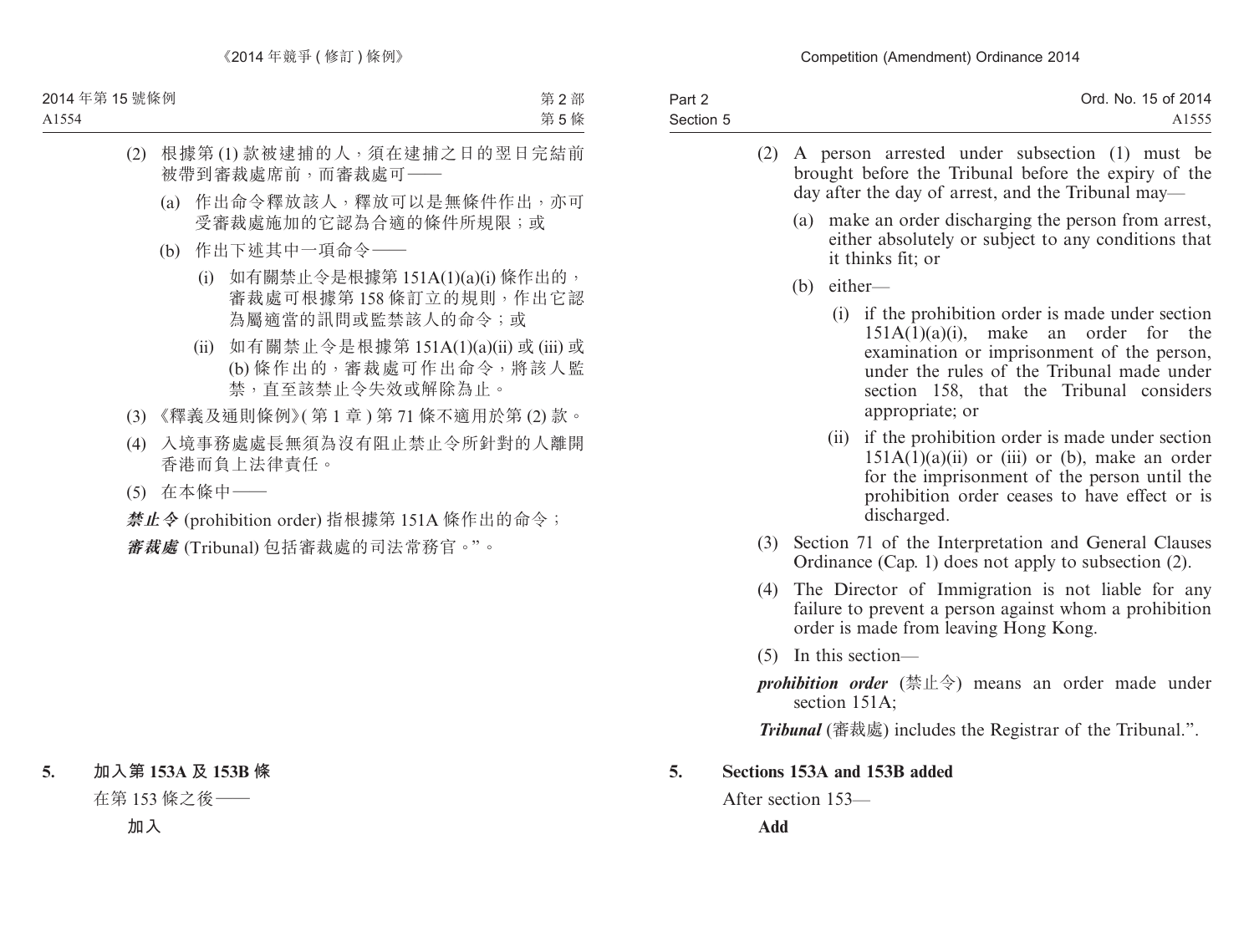| Part 2    | Ord. No. 15 of 2014 |
|-----------|---------------------|
| Section 5 | A1557               |

#### "**153A. Interest on debts and damages**

- (1) In proceedings (whenever instituted) before the Tribunal for the recovery of a debt or damages, the Tribunal may include in a sum for which judgment is given simple interest on—
	- (a) all or a part of the sum for which judgment is given; or
	- (b) all or a part of a sum in respect of which payment is made before judgment.
- (2) Interest under subsection (1) may be awarded—
	- (a) for the sum for which judgment is given, for all or a part of the period beginning on the date when the cause of action arose and ending on the date of the judgment; and
	- (b) for a sum in respect of which payment is made before judgment, for all or a part of the period beginning on the date when the cause of action arose and ending on the date of the payment.
- (3) In proceedings (whenever instituted) before the Tribunal for the recovery of a debt, if the person from whom the debt is sought (*defendant*) pays the whole debt to the person seeking the debt (*plaintiff*) otherwise than in compliance with a judgment in the proceedings, the defendant is liable to pay the plaintiff simple interest on all or a part of the debt for all or a part of the period beginning on the date when the cause of action arose and ending on the date of the payment.
- (4) Interest under this section is to be calculated at a rate that the Tribunal thinks fit.
- (5) Interest in respect of a debt may not be awarded under this section for a period during which, for whatever reason, interest on the debt already runs.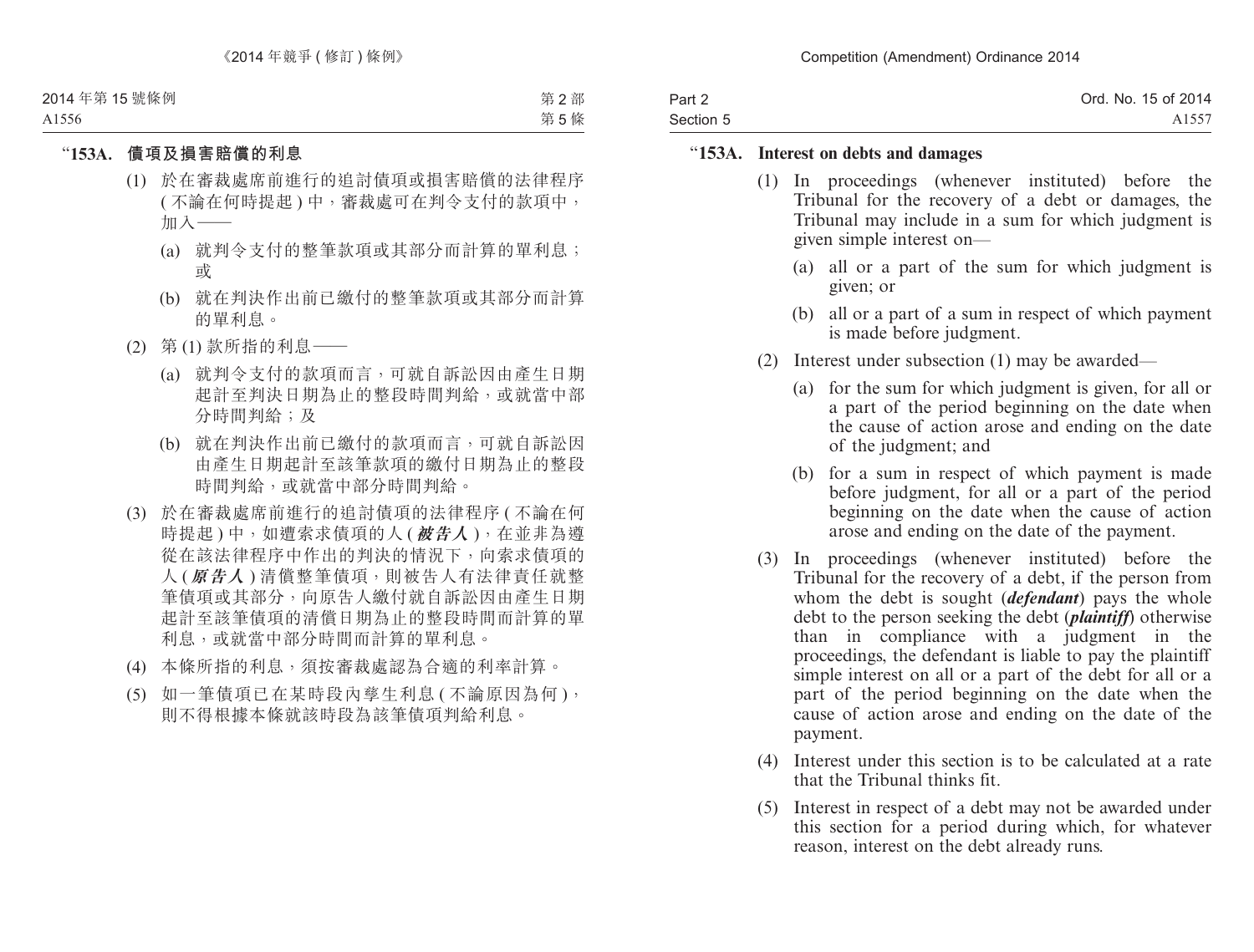| Part 2    | Ord. No. 15 of 2014 |
|-----------|---------------------|
| Section 6 | A <sub>1559</sub>   |

- (6) Interest under this section may be calculated at different rates for different periods.
- (7) Subsections (1), (2) and (3) are subject to the rules of the Tribunal made under section 158.

#### **153B. Interest on judgment debts**

- (1) A judgment debt is to carry simple interest—
	- (a) at the rate that the Tribunal specifies by order; or
	- (b) in the absence of such an order, at the rate that the Chief Justice from time to time determines by order,

on the total amount of the judgment debt, or on the part of the judgment debt that for the time being remains unpaid, from the date of the judgment until payment.

(2) Interest under this section may be calculated at different rates for different periods.".

#### **6. Section 155A added**

Part 10, Division 3, after section 155—

**Add**

#### "**155A. Enforcement by Tribunal of payment of penalties and fines**

- (1) The Tribunal may enforce payment of—
	- (a) a pecuniary penalty imposed under section 93;
	- (b) a financial penalty imposed under section 169; or
	- (c) a fine imposed by the Tribunal,

in the same manner in which a judgment of the Court of First Instance for the payment of money may be enforced.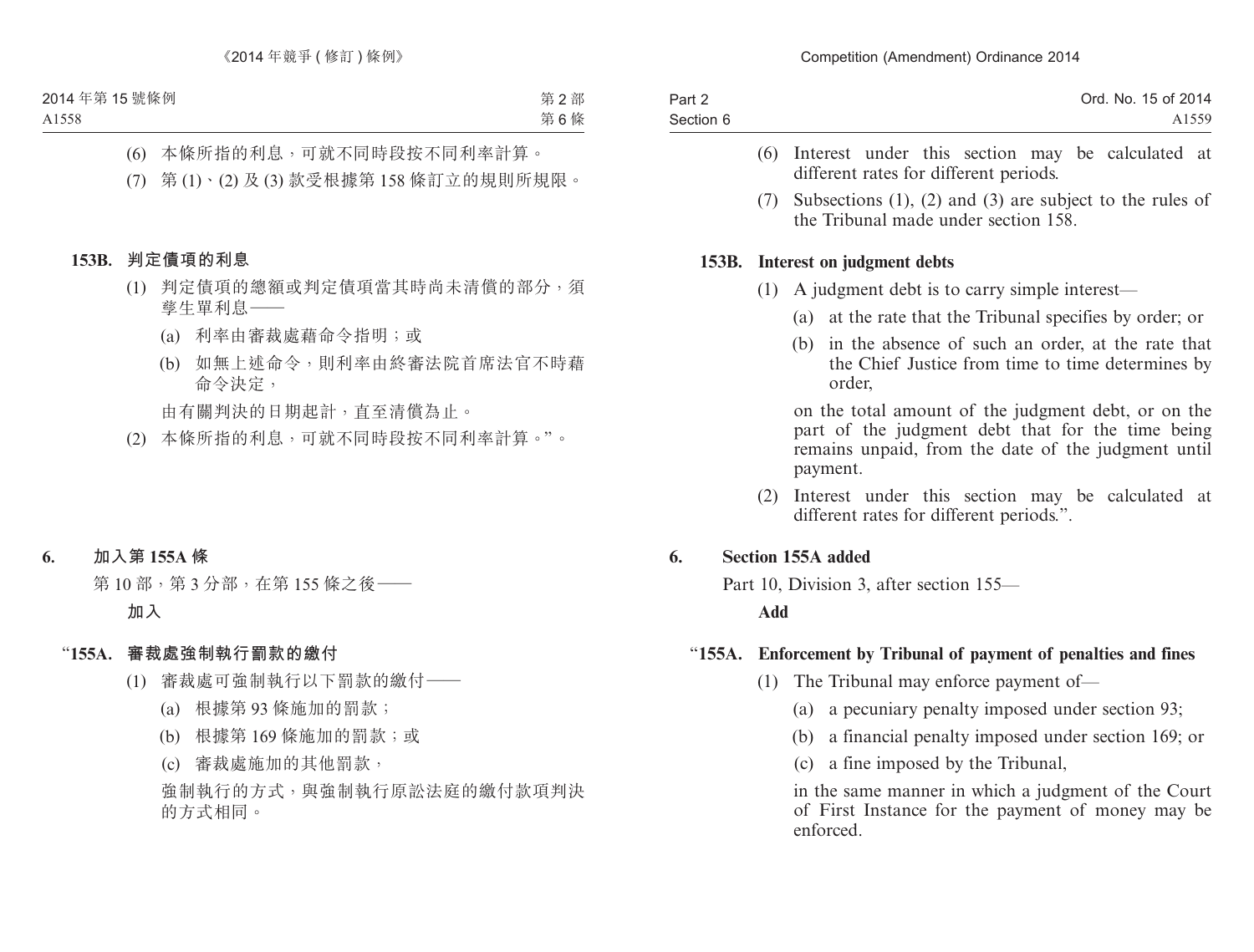| Part 2    | Ord. No. 15 of 2014 |
|-----------|---------------------|
| Section 7 | A <sub>1561</sub>   |

- (2) If a penalty or fine described in subsection (1) is not paid in full when it is due—
	- (a) the Tribunal may certify in writing to the Registrar of the Tribunal the sum payable; and
	- (b) the Registrar is to enforce payment of the sum certified as a judgment debt due to the Registrar.".

# **7. Section 156 amended (Registrar and other staff of Tribunal)**

Section 156—

#### **Repeal**

"senior deputy registrar, deputy registrar"

### **Substitute**

"temporary registrar, senior deputy registrar, temporary senior deputy registrar, deputy registrar, temporary deputy registrar".

# **8. Sections 156A to 156E added**

After section 156—

**Add**

# "**156A. Jurisdiction and powers of Registrar of Tribunal**

- (1) The Registrar of the Tribunal—
	- (a) has the same jurisdiction and privileges, in so far as they are applicable to the business and proceedings of the Tribunal, as the Registrar of the High Court; and
	- (b) may exercise the same powers and perform the same duties, in so far as they are applicable to the business and proceedings of the Tribunal, as the Registrar of the High Court.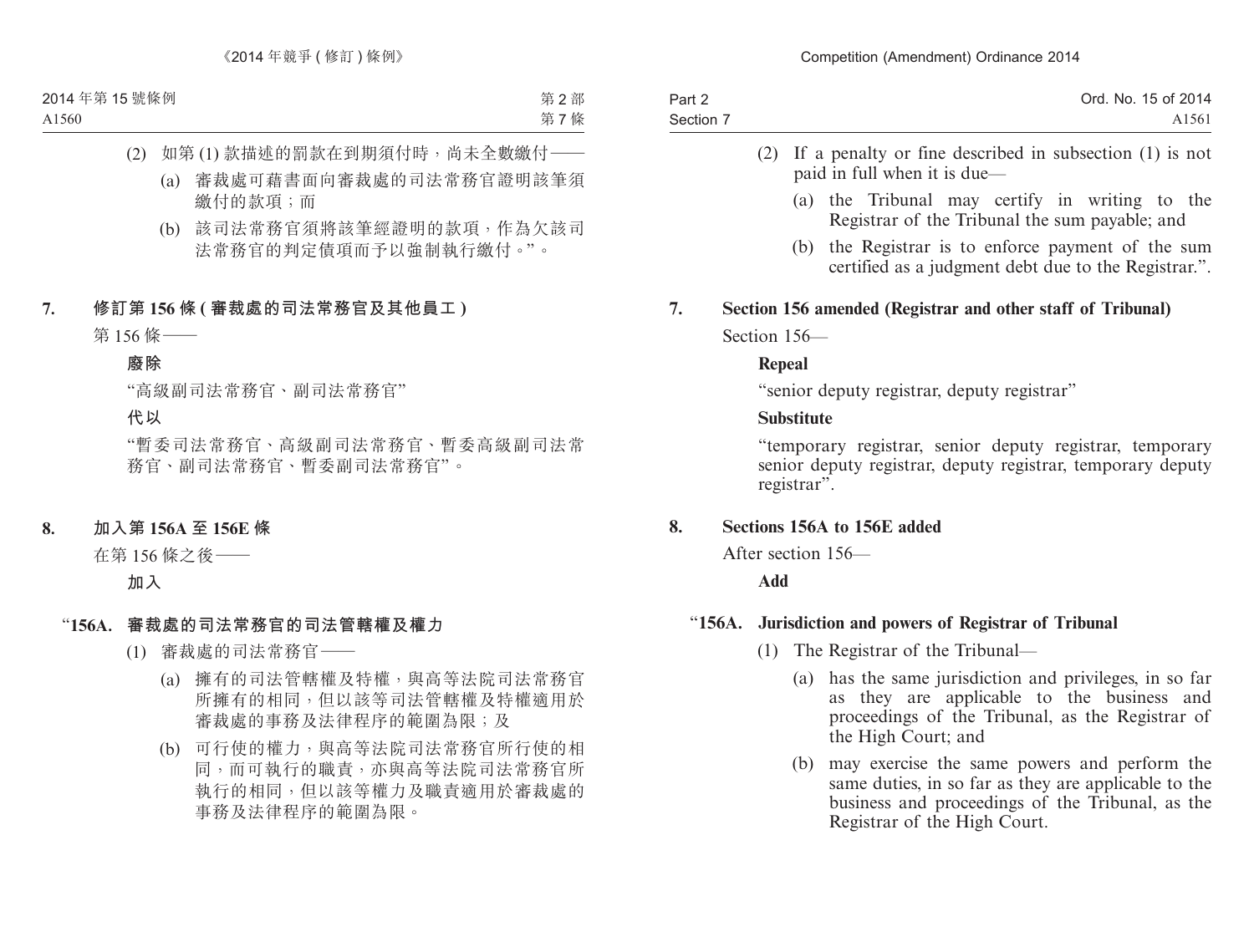| Part 2    | Ord. No. 15 of 2014 |
|-----------|---------------------|
| Section 8 | A <sub>1563</sub>   |

(2) The Registrar of the Tribunal has any other jurisdiction, privileges, powers and duties that may be conferred or imposed on him or her by or under the rules of the Tribunal made under section 158 or any other law.

#### **156B. Jurisdiction and powers of deputy registrars of Tribunal**

- (1) A senior deputy registrar of the Tribunal—
	- (a) has the same jurisdiction and privileges, in so far as they are applicable to the business and proceedings of the Tribunal, as a senior deputy registrar of the High Court; and
	- (b) may exercise the same powers and perform the same duties, in so far as they are applicable to the business and proceedings of the Tribunal, as a senior deputy registrar of the High Court.
- (2) Subject to the rules of the Tribunal made under section 158, a senior deputy registrar of the Tribunal—
	- (a) has all the jurisdiction and privileges conferred on the Registrar of the Tribunal; and
	- (b) may exercise all the powers conferred, and perform all the duties imposed, on the Registrar of the Tribunal.
- (3) A deputy registrar of the Tribunal—
	- (a) has the same jurisdiction and privileges, in so far as they are applicable to the business and proceedings of the Tribunal, as a deputy registrar of the High Court; and
	- (b) may exercise the same powers and perform the same duties, in so far as they are applicable to the business and proceedings of the Tribunal, as a deputy registrar of the High Court.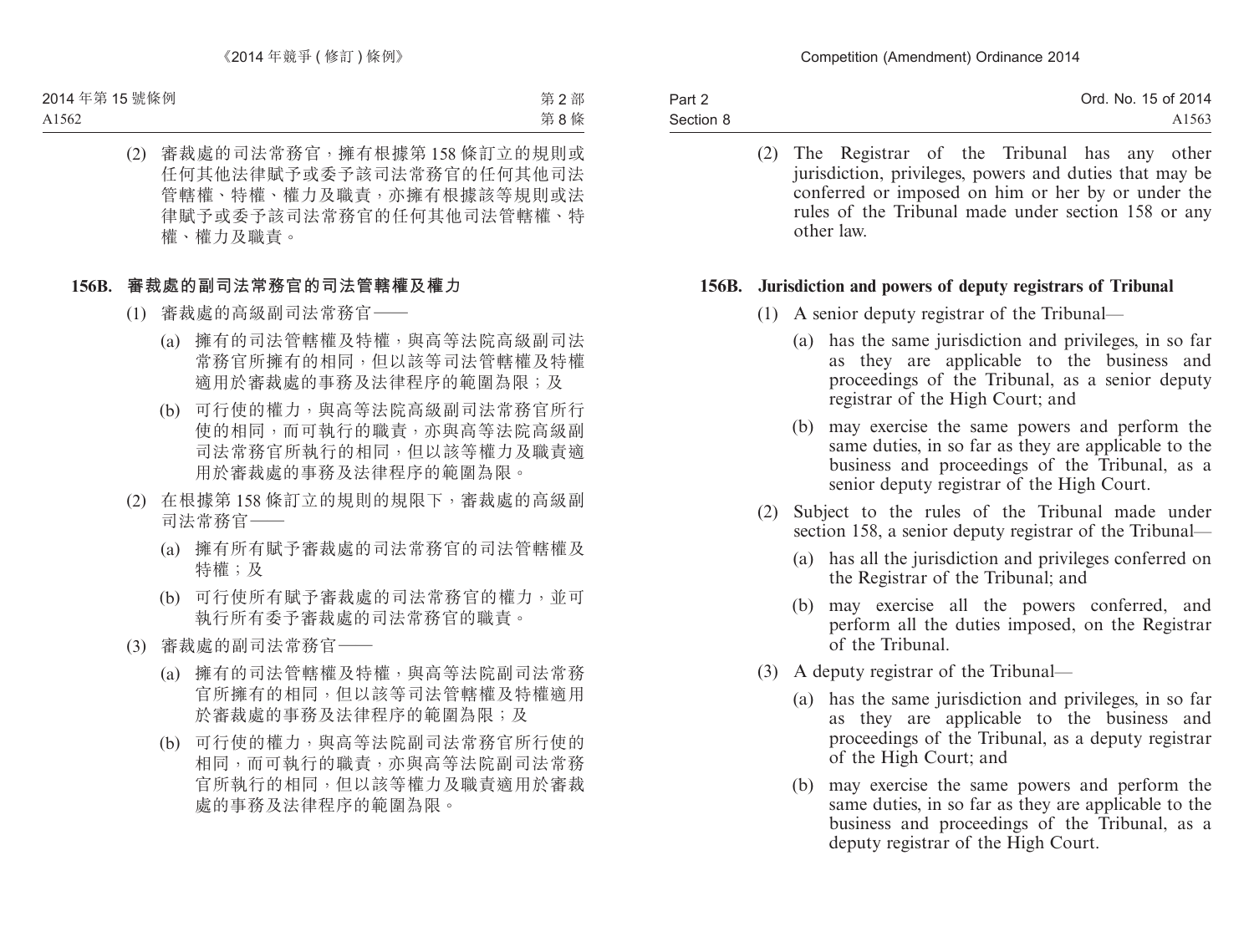| Part 2    | Ord. No. 15 of 2014 |
|-----------|---------------------|
| Section 8 | A <sub>1565</sub>   |

- (4) Subject to the rules of the Tribunal made under section 158, a deputy registrar of the Tribunal—
	- (a) has all the jurisdiction and privileges conferred on the Registrar of the Tribunal; and
	- (b) may exercise all the powers conferred, and perform all the duties imposed, on the Registrar of the Tribunal.

### **156C. Jurisdiction and powers of temporary registrars of Tribunal**

- (1) A temporary registrar of the Tribunal has, during the period for which he or she is appointed, all the jurisdiction, privileges, powers and duties of the Registrar of the Tribunal.
- (2) A temporary senior deputy registrar of the Tribunal has, during the period for which he or she is appointed, all the jurisdiction, privileges, powers and duties of a senior deputy registrar of the Tribunal.
- (3) A temporary deputy registrar of the Tribunal has, during the period for which he or she is appointed, all the jurisdiction, privileges, powers and duties of a deputy registrar of the Tribunal.
- (4) If a temporary registrar of the Tribunal adjourns the hearing of any proceedings or reserves judgment in any proceedings, the temporary registrar has power to resume the hearing and determine the proceedings or deliver judgment, even though before the hearing is resumed or judgment is delivered, his or her appointment as a temporary registrar has expired or has been terminated.
- (5) Subsection (4) applies to a temporary senior deputy registrar and a temporary deputy registrar of the Tribunal as it applies to a temporary registrar of the Tribunal.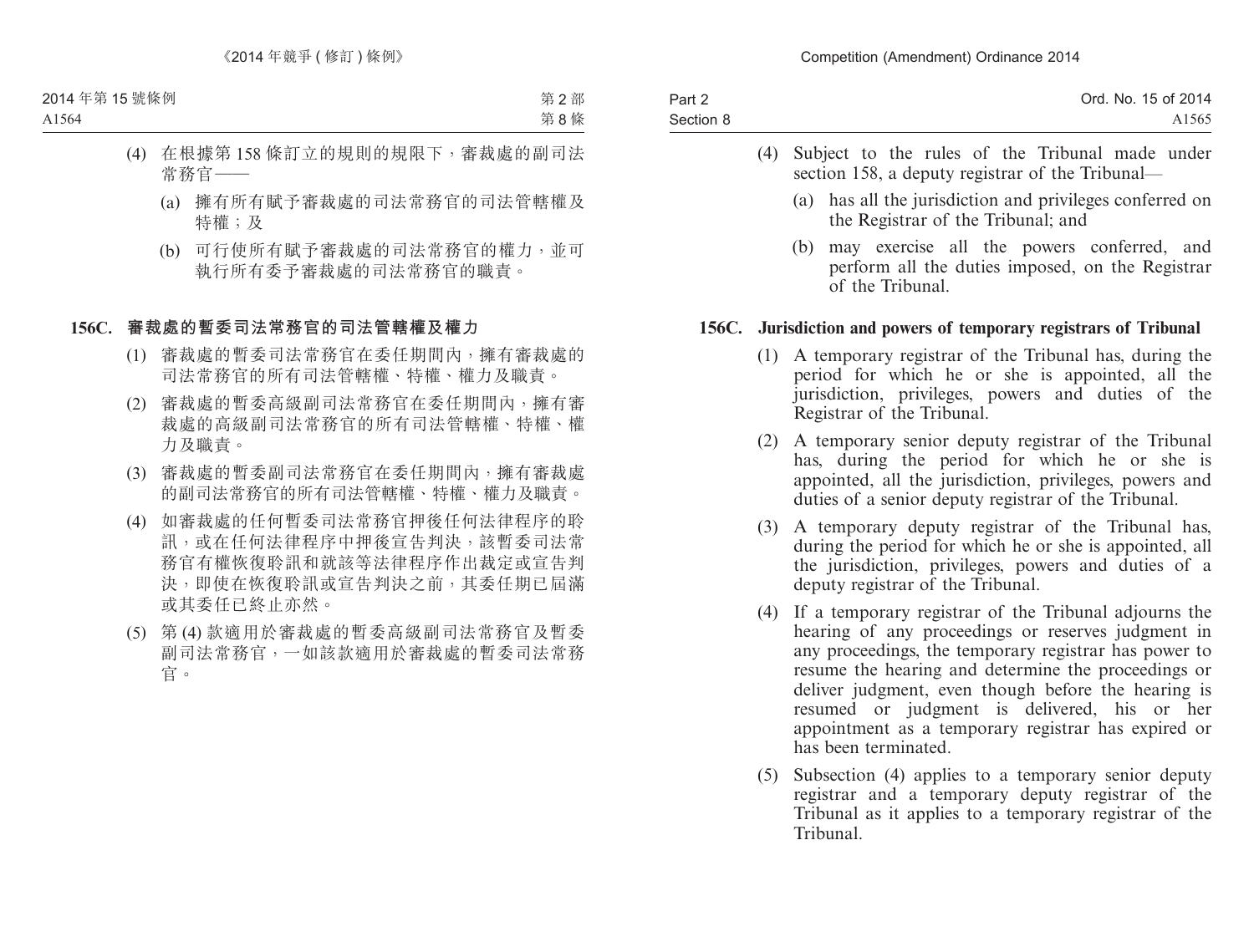| Part 2    | Ord. No. 15 of 2014 |
|-----------|---------------------|
| Section 9 | A1567               |

### **156D. Protection of Registrar of Tribunal**

- (1) A person may not bring an action against the Registrar of the Tribunal for an act done or omitted to be done by a bailiff of the Tribunal without directions from the Registrar.
- (2) A person may not bring an action against the Registrar of the Tribunal for a direction given to a bailiff of the Tribunal with regard to the execution or non-execution of process if—
	- (a) the direction is given in accordance with an order made by the Tribunal under section 156E; and
	- (b) the Registrar has not wilfully misrepresented or suppressed any material fact.

### **156E. Registrar of Tribunal may apply to Tribunal for order**

- (1) In relation to a matter regarding the execution or nonexecution of process, the Registrar of the Tribunal may, in case of doubt or difficulty, apply summarily to the Tribunal for an order for the direction and guidance of a bailiff of the Tribunal.
- (2) The Tribunal may make any order in the matter that it considers just and reasonable.".

# **9. Section 157A added**

After section 157—

#### **Add**

#### "**157A. Reimbursement of witness expenses**

In any proceedings before the Tribunal, a member of the Tribunal may order the reimbursement of a witness for any expenses reasonably and properly incurred by the witness by reason of his or her attendance at the proceedings.".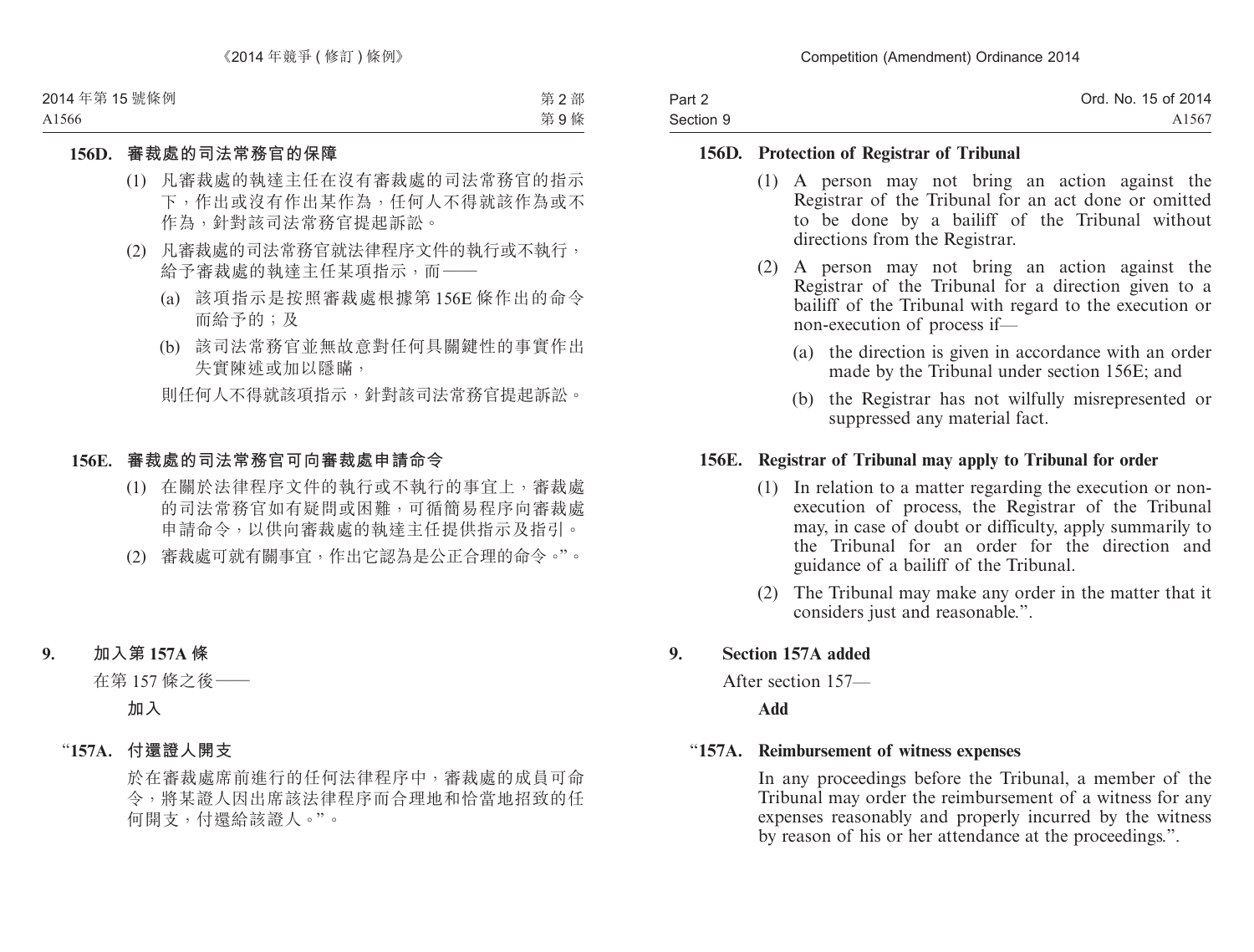| Part 2     | Ord. No. 15 of 2014 |
|------------|---------------------|
| Section 10 | A1569               |

# **10. Section 158 amended (Tribunal rules)**

(1) Before section  $158(2)(a)$ —

# **Add**

- "(aa) prescribing the jurisdiction of the Tribunal that the Registrar, a senior deputy registrar or a deputy registrar of the Tribunal may exercise (including provision for appeal against decisions made in the exercise of the jurisdiction):".
- (2) Section 158(2)(d)—

# **Repeal**

 $\cdots$  and"

# **Substitute a semicolon.**

(3) Section 158(2)(e)—

**Repeal the full stop**

# **Substitute**

": and".

(4) After section 158(2)(e)—

# **Add**

"(f) prescribing the form of any order that the Tribunal may make under this Ordinance.".

# **11. Section 158A added**

Part 10, Division 4, after section 158—

**Add**

# "**158A. Suitors' Funds Rules**

(1) The Chief Judge may, after consulting the President, make rules for regulating the following matters—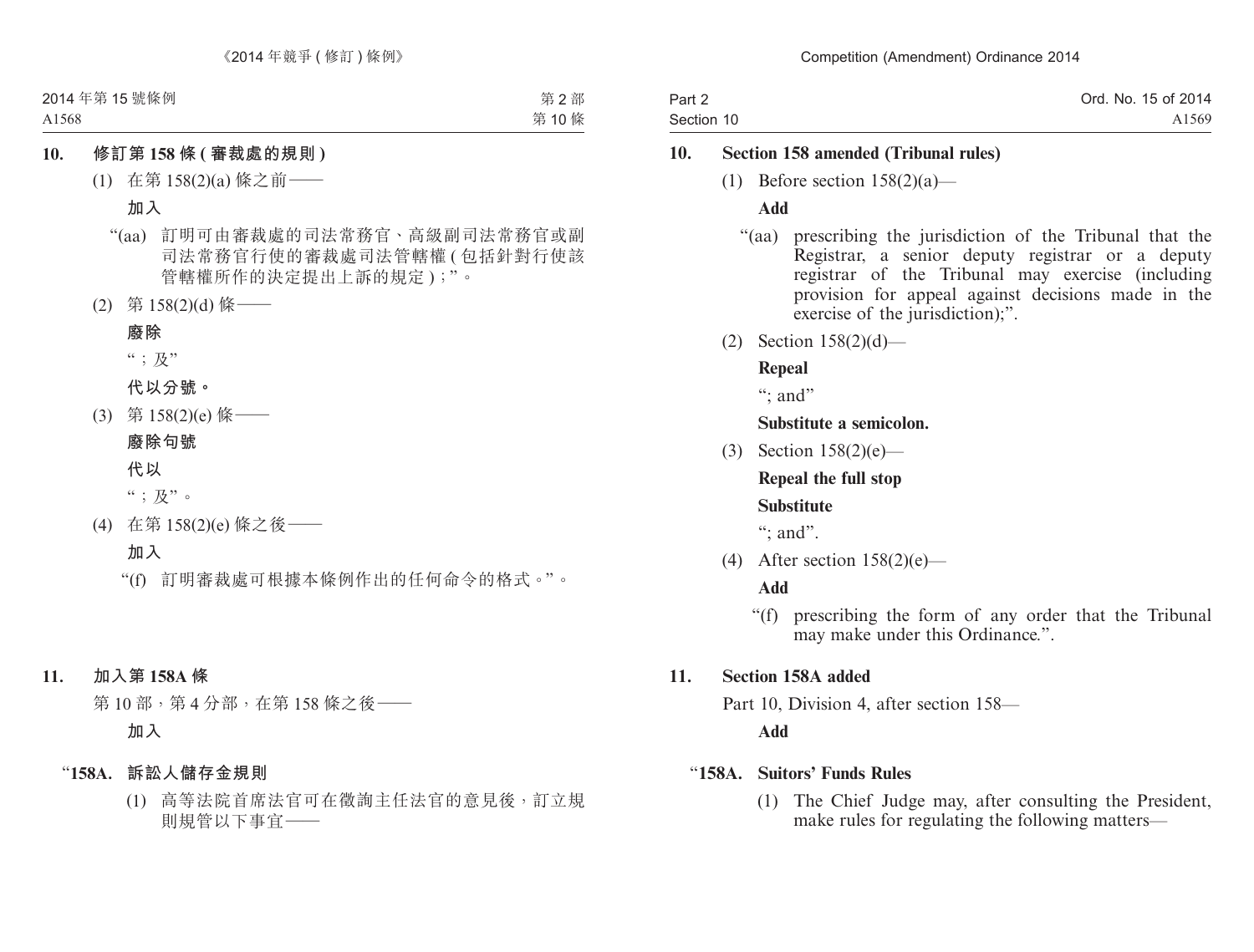| Part 2     | Ord. No. 15 of 2014 |
|------------|---------------------|
| Section 11 | A <sub>1571</sub>   |
|            |                     |

|     | (a) | the deposit, payment, delivery, and transfer in,<br>into, and out of the Tribunal of money, securities<br>and movable property of suitors;                                   |
|-----|-----|------------------------------------------------------------------------------------------------------------------------------------------------------------------------------|
|     | (b) | the evidence of such deposit, payment, delivery,<br>or transfer, and the investment of and other<br>dealings with money, securities and movable<br>property in the Tribunal; |
|     | (c) | the execution of the orders of the Tribunal; and                                                                                                                             |
|     |     | (d) the powers and duties of the Registrar of the<br>Tribunal with reference to such money, securities<br>and movable property.                                              |
| (2) |     | Without limiting subsection (1), rules made under that<br>subsection may provide for-                                                                                        |
|     | (a) | regulating the placing on and withdrawal from<br>deposit of money in the Tribunal, and the<br>payment or crediting of interest on money placed<br>on deposit;                |
|     | (b) | determining the smallest amount of money on<br>deposit on which interest is to be credited to an<br>account to which money placed on deposit<br>belongs;                     |
|     |     | (c) determining the time at which money placed on<br>deposit is to begin and to cease to bear interest<br>and the mode of computing such interest;                           |
|     | (d) | determining the cases in which money placed on                                                                                                                               |

- deposit is to begin and to cease to bear interest and the mode of computing such interest;
- (e) determining the cases in which interest on money placed on deposit is, and the dividends on any securities standing in the name of the Registrar of the Tribunal are, to be placed on deposit; and
- (f) disposing of money remaining unclaimed in the Tribunal.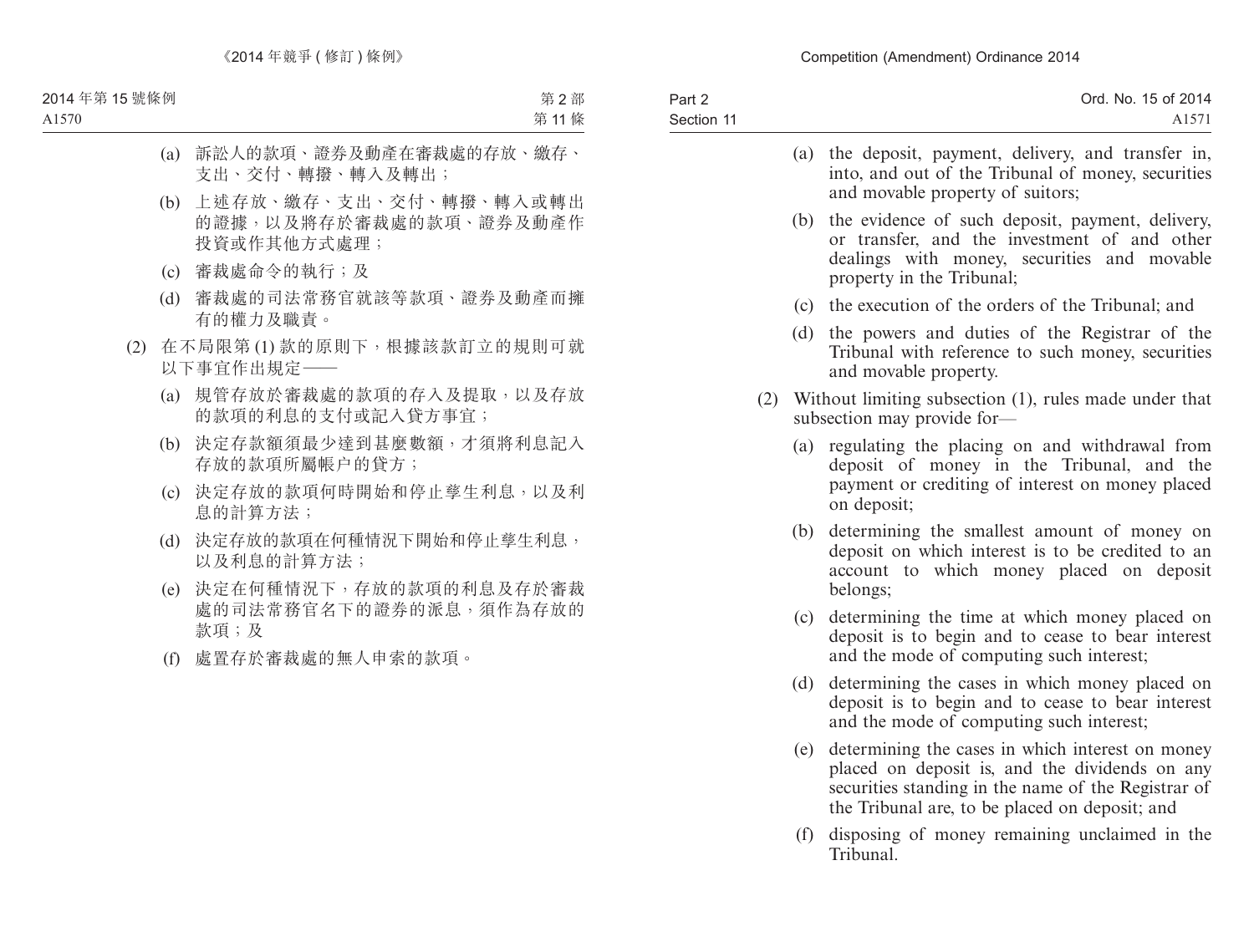Part 2 Section 11 Ord. No. 15 of 2014 A1573

(3) In this section *securities* (證券) includes shares.".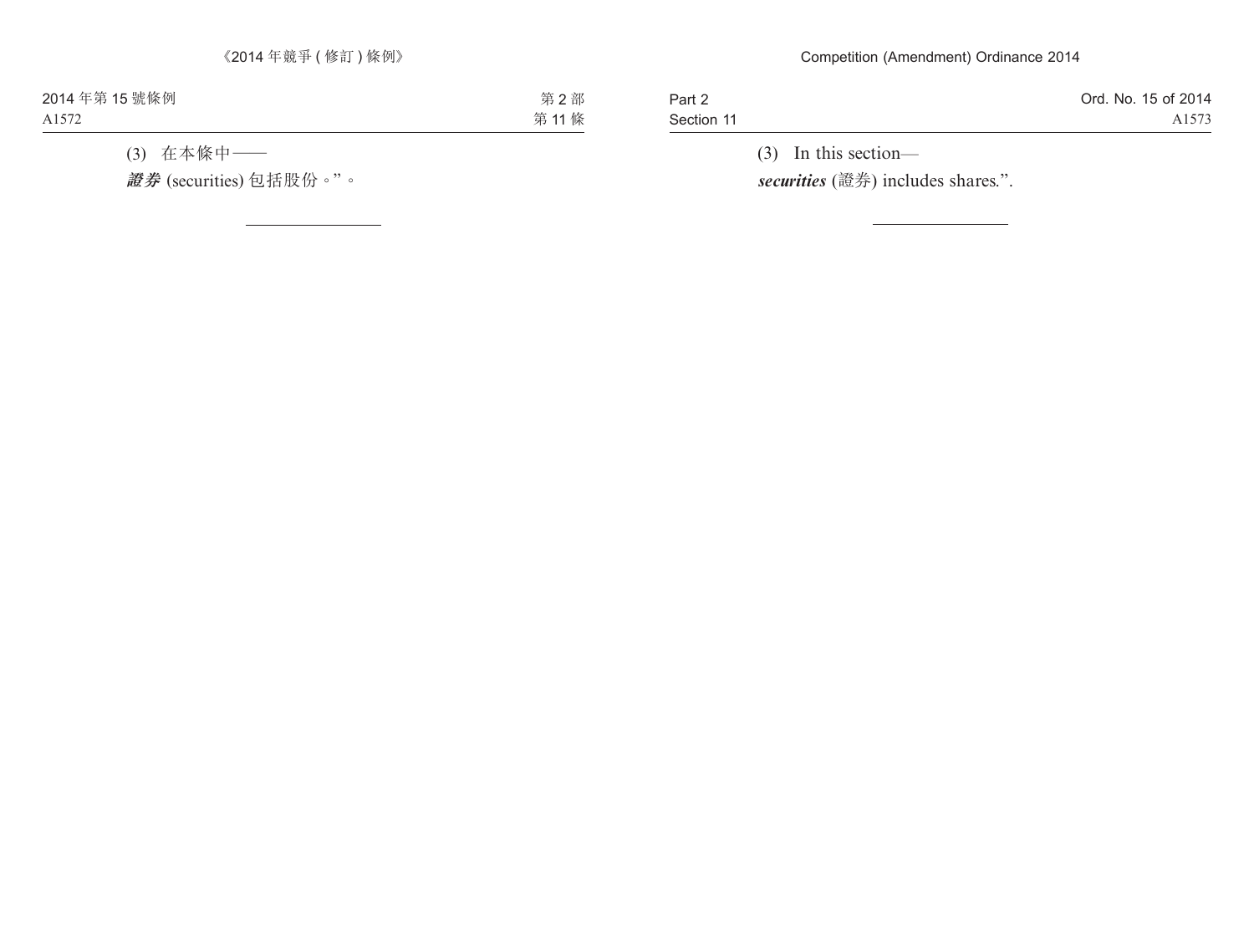Part 3—Division 1 Section 12

# **Part 3**

# **Amendments to Other Ordinances**

# **Division 1—Amendment to High Court Ordinance (Cap. 4)**

#### **12. Section 54 amended (rules of court)**

Section  $54(2)(a)$ —

#### **Repeal**

"and between the Court of First Instance and the Lands Tribunal"

#### **Substitute**

"between the Court of First Instance and the Lands Tribunal, and between the Court of First Instance and the Competition Tribunal".

# **Division 2—Amendments to Evidence Ordinance (Cap. 8)**

### **13. Section 81 amended (warrant or order to bring up prisoner to give evidence)**

(1) Section 81(2)—

# **Repeal**

"or presiding officer appointed under the Labour Tribunal Ordinance (Cap. 25)"

#### **Substitute**

", presiding officer appointed under the Labour Tribunal Ordinance (Cap. 25) or judge of the Court of First Instance who is a member of the Competition Tribunal by the operation of section  $135(1)$  of the Competition Ordinance (Cap. 619)".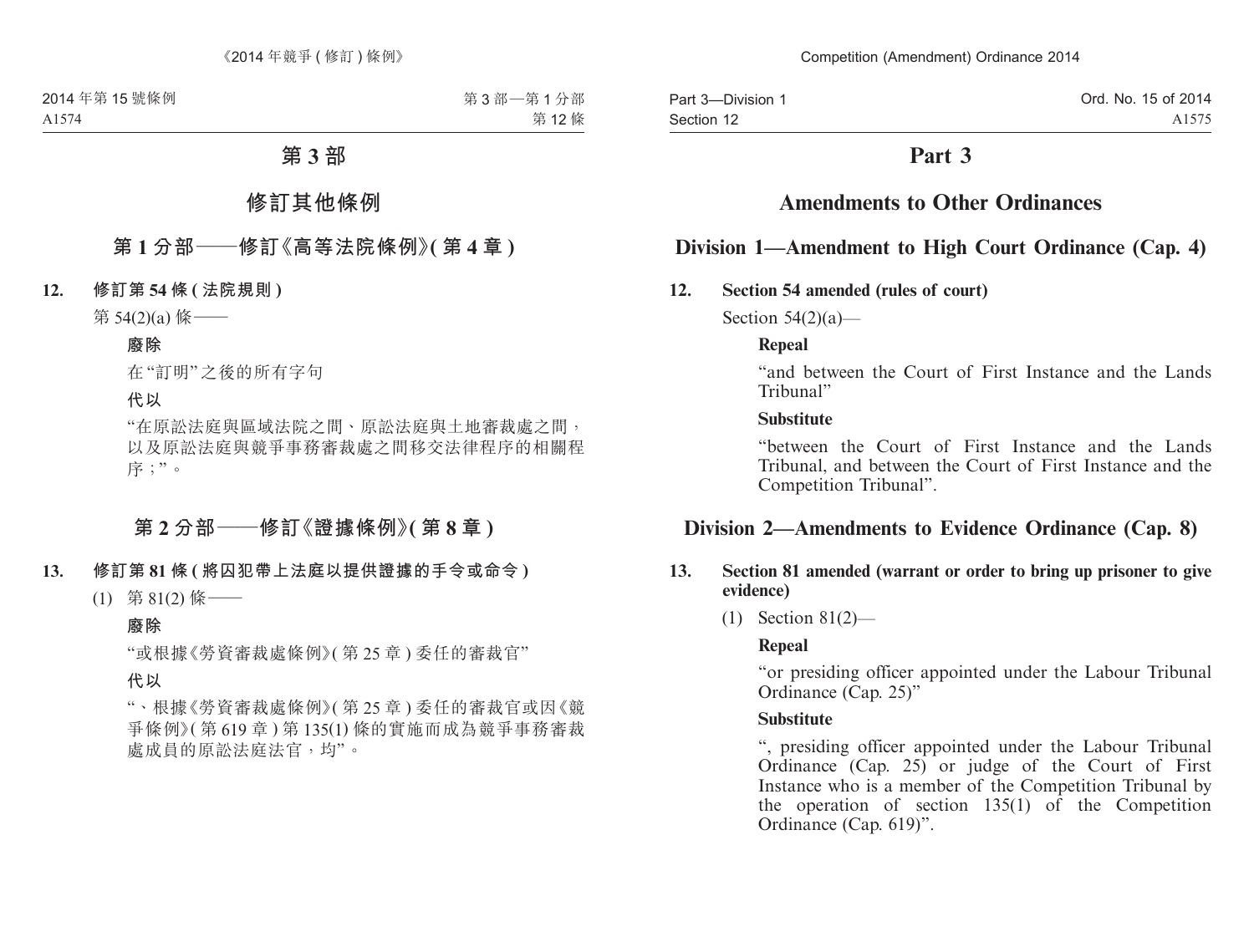| Part 3-Division 3 | Ord. No. 15 of 2014 |
|-------------------|---------------------|
| Section 14        | A1577               |
|                   |                     |

(2) Section 81(2)—

### **Repeal**

"or Labour Tribunal" (wherever appearing)

# **Substitute**

", Labour Tribunal or Competition Tribunal".

# **Division 3—Amendment to Legal Practitioners Ordinance (Cap. 159)**

**14. Section 39H amended (application to Assessment Board for higher rights of audience)**

Section 39H(3), after "rights of audience before"—

**Add**

"the Competition Tribunal,".

# **Division 4—Amendment to Higher Rights of Audience Rules (Cap. 159 sub. leg. AK)**

# **15. Rule 2 amended (interpretation)**

(1) Rule 2, Chinese text, definition of **較高級法院**, after "任 何"—

# **Add**

"審裁處、".

(2) Rule 2, definition of *higher court of Hong Kong*, before paragraph (a)—

# **Add**

"(aa) the Competition Tribunal;".